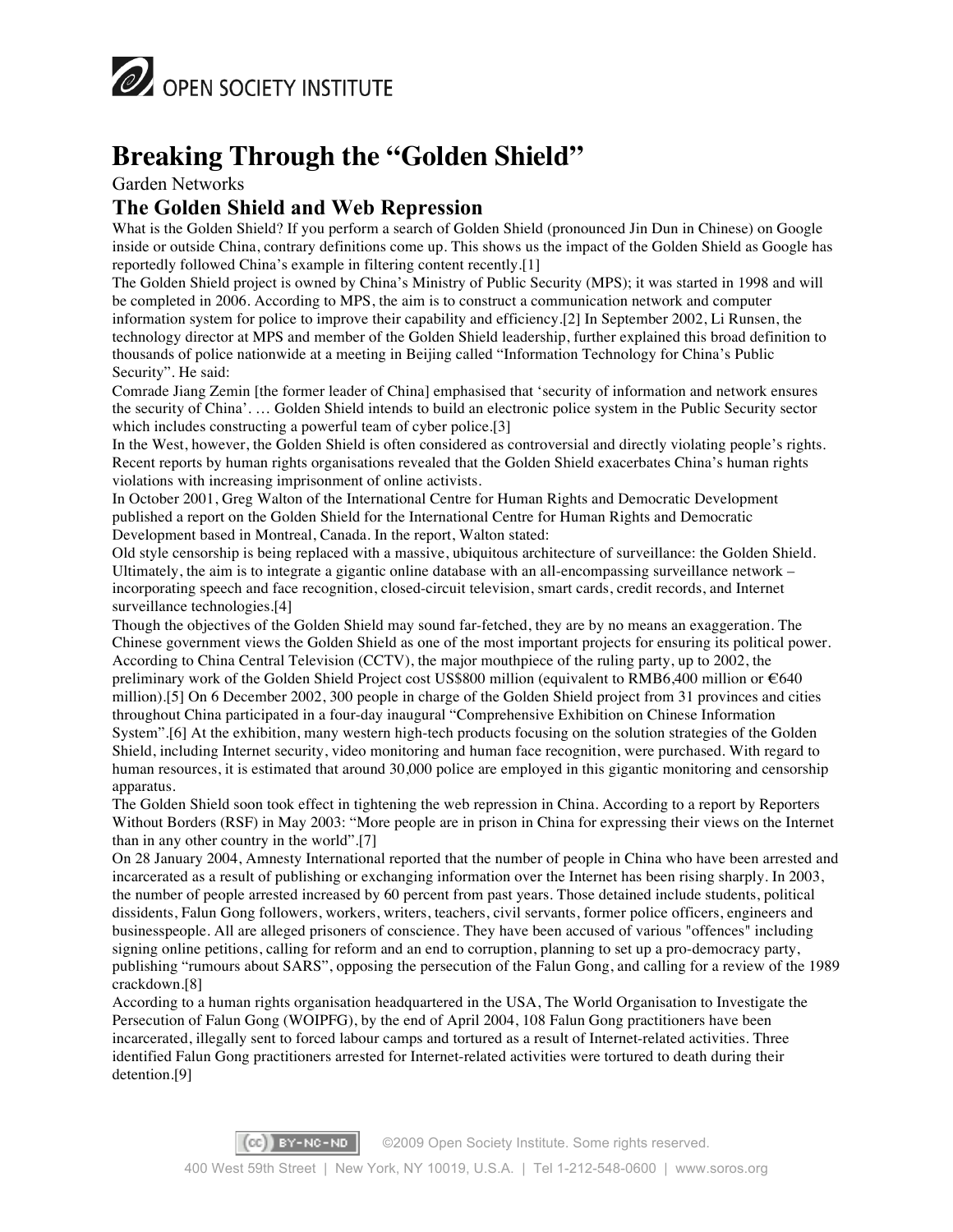

### **The Golden Shield's Surveillance Methods**

The first Internet connection in China was built in 1994 by an academic institution - the Institute of High Energy Physics, Academia Sinica. Internet commercial services were soon taken over by China Telecom, the state-owned company, for administrative reasons. Since day one, the Chinese government felt threatened by this emerging technology. Before the Golden Shield project, the method of censorship was limited to blocking the Internet Protocol (IP) addresses of some overseas websites. Soon authorities realised that Internet users were using overseas proxy servers (servers that retrieve website contents on the client computer's behalf) to access blocked websites and that the government was losing control. This became the driving force behind the Golden Shield project.

#### *Blocking and Filtering*

China still uses traditional IP blocking with access control lists in firewalls and routers. Many major western media such as CNN, BBC, RFA and VOA are on the blacklist, alongside the Falun Gong, pro-democracy groups and major Chinese news websites located outside of China, such as Epochtimes.com and Peacehall.com. In order to deal with proxy servers, the Golden Shield project has employed more sophisticated blocking and filtering mechanisms. One of them is Intrusion Detection System (IDS), which was originally designed to detect attacks. However, these systems can be configured to filter certain strings in the URL (web site domain name and path). This URL filtering mechanism defeats http proxies because the traffic going through the proxies is

unencrypted and is subject to filtering. China purchased the most advanced filtering devices from the leading firewall providers in the world to equip its national level gateways.

However, filtering did not stop at web servers. In fact, all of the major email service providers in China have been required to install keyword filtering systems on their servers. The same also happened to instant messaging service providers, who are required to filter chatting content and to record all chatting history for police inspection. The same technology was also used in content filtering. This involves screening all web pages in search for certain keywords. Subsequently, China began to ask Internet Service Providers (ISPs) to perform self-censorship, which has even been adopted by foreign ISPs such as Yahoo and recently Google.

Discussion forums were forced to install filter systems that block messages containing banned words. The list of banned words includes terms from politics, religion, and pornography. Research on http://sina.com.cn and other major websites in China, showed that words related to politics are under more scrutiny than pornography. The pictures below show the words Zhen Shen Ren (Truthfulness, Compassion, Tolerance -- the Falun Gong's principles) and the name "Jiang Zemin" were banned from a Sina's discussion forum. The word Sa Si (SARS) was banned from March 2003 to May 2003.

The Chinese government soon realised that even with advanced firewall devices, current processing power is insufficient to filter the ever-growing web traffic. Nevertheless, content filtering has been deployed in a number of areas.

#### *ID Tracking*

A multi-level system was built to track Internet users who violate the rules. All Internet cafes are required to install surveillance software either provided or approved by the police. This system monitors traffic on all computers in the cafe, even the screens of each user. The system also has direct access to the policy network system. Users at Internet cafes are required to present their ID cards before they can access the Internet. If violation occurs, their personal information will be submitted to the police immediately via the Internet by the Internet cafe owners. Many Internet service providers (ISP) for residential users are also required to verify user ID information. Many of the web-based forums prohibit anonymous posting. Real names are required to register an ID or to submit articles.

#### **Beyond Technology and Money -- Breaking through the Golden Shield**

In 2001, after months of hard work, a group of volunteers, mostly computer engineers, established GardenNetworks.com and released the first anti-blocking software called "Garden as freeware". A Chinese saying, "let a hundred flowers blossom" illustrates the desire for an open and free environment where people can express themselves. Garden Networks wants to become the garden within which hundreds of flowers can blossom freely. Garden was the first intelligent proxy tool to help Internet users in China gain access to blocked sites. It uses a number of measures to defeat the blocking and filtering mechanisms. For instance, it uses data encryption to hide the sensitive information from being seen by censoring network devices. The first version of Garden was sent to a mailing list of 1000 users, who expressed their desire to break through Internet censorship and was well received. This can be seen from some of the users' feedback: